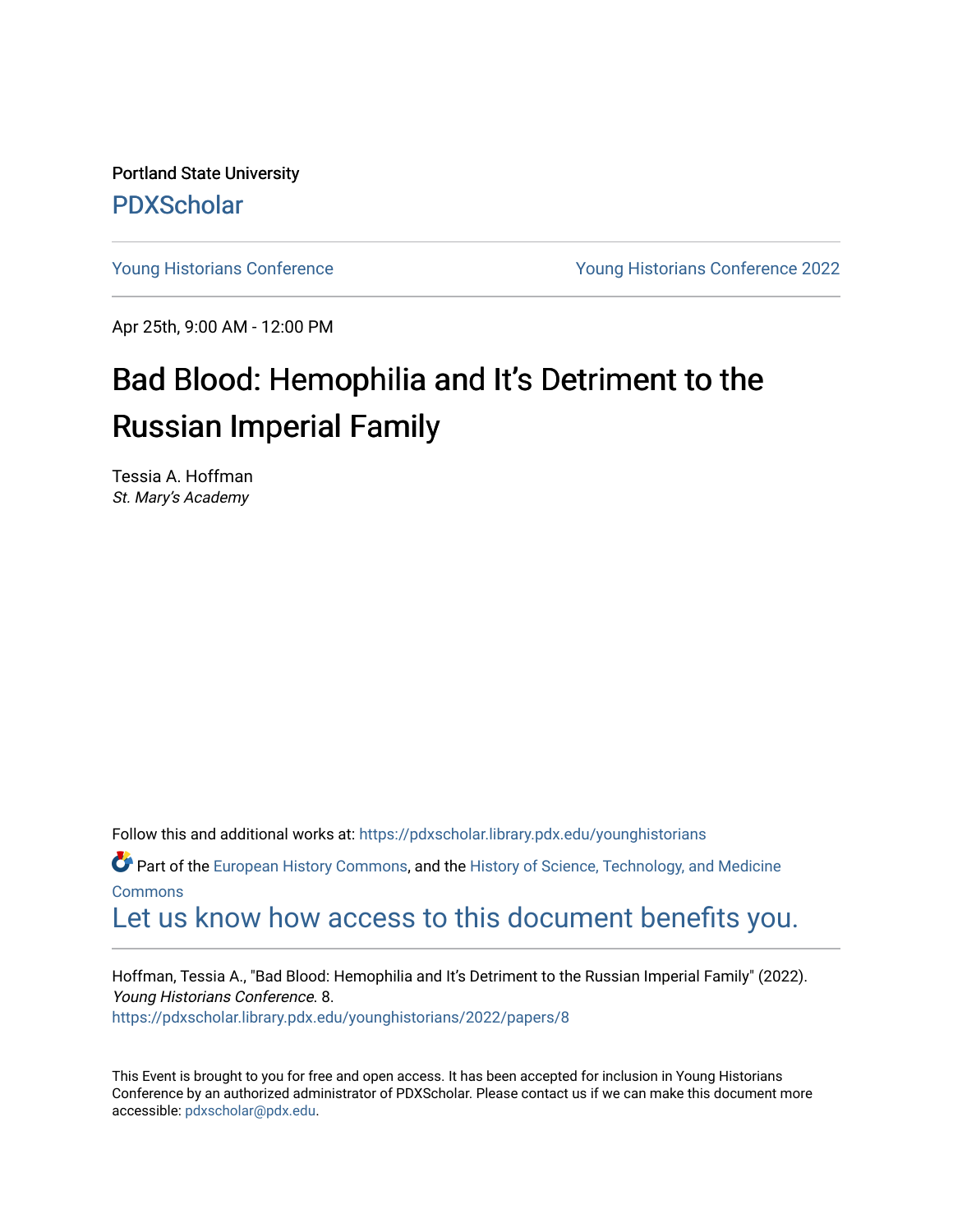Bad Blood: Hemophilia and Its Detriment to the Russian Imperial Family

Tess Hoffman

St. Mary's Academy

March 17, 2022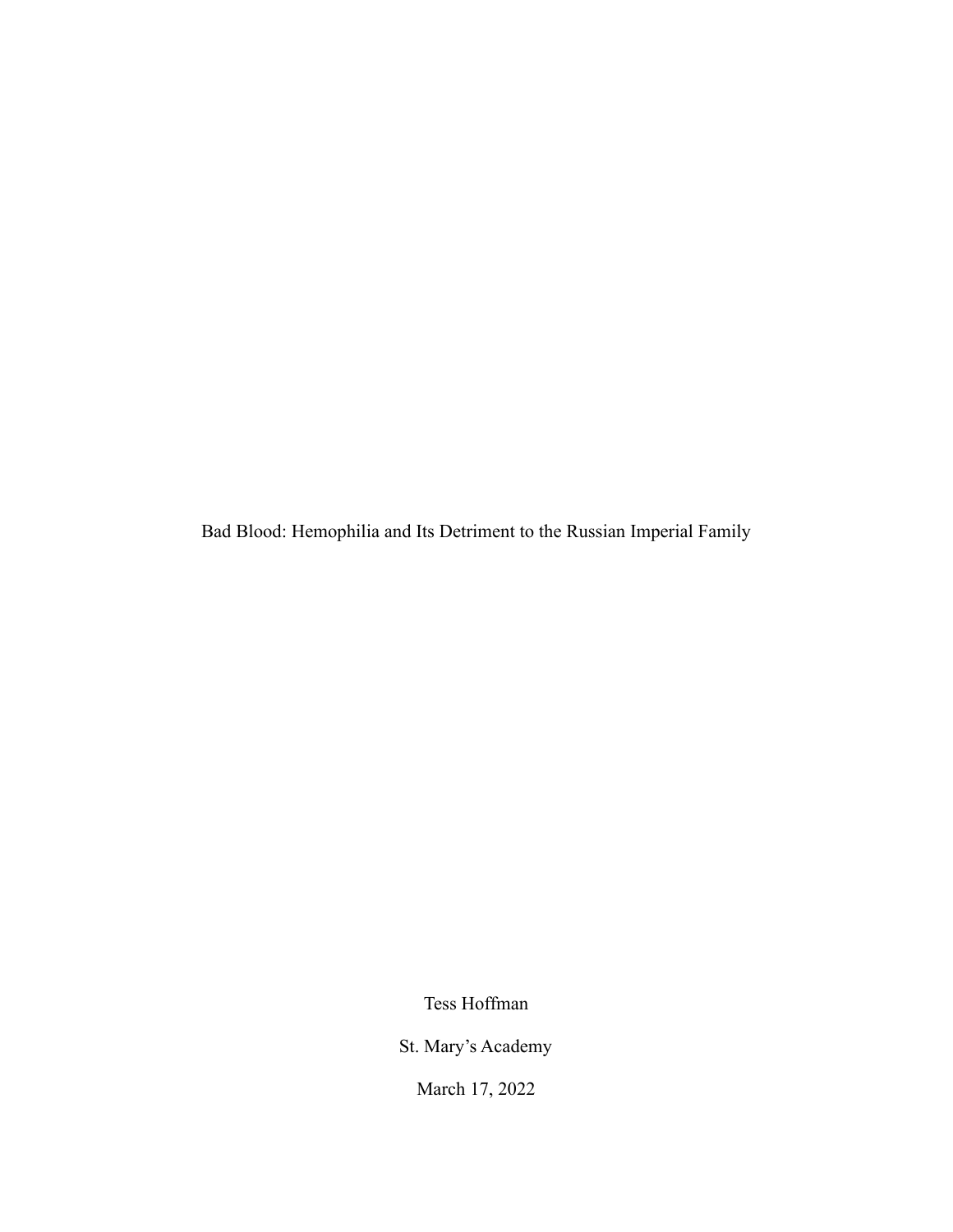Stories about royalty have captivated the public for centuries. There has always been some sort of drama with the royal families and their overlapping ties. Whether it be the bloody revenge of Charles II, the many wives of Henry VIII, or the relationships of the current British royal family, their stories have a strong grip on the public's attention. Perhaps one of the most famous stories is the spread of hemophilia in royal families across Europe. Due to a mutation in Queen Victoria's genes, royals across Europe found themselves with children plagued with hemophilia because of their incessant need to preserve royal blood and intermarry with other monarchs. In Russia, specifically, this mutation caused irreparable damage to Russia's previously strong aristocracy. While the Russian revolution and collapse of the Imperial Family was inevitably due to constant wars and lack of resources, it was Tsarevich Alexe's hemophilia that was the catalyst for the end of the Romanov dynasty.<sup>1</sup> His condition, and the family's subsequent isolation from the public weakened the already unstable control the Romanov family had over their country, leading to their downfall.

Hemophilia is a genetic disorder that prevents a person's blood from clotting regularly. People with the disease are more likely to bleed longer, as well as have more internal bleeding that seeps into joints and bones.<sup>2</sup> This mutation is passed solely on the  $X$  chromosome, and thus affects members of the male sex more frequently. When passing on genes, a child receives either two X chromosomes if they are female, and one X and Y chromosome if they are male. Hemophilia is a recessive trait, so the alleles on the chromosome must all be hemophilic. With females, this requires there to be two hemophilia genes, but with males, it only requires one. Boys receive this one chromosome from their mother, meaning they are much more susceptible to the disorder when their mother carries traces of the recessive gene in her DNA. In order for

<sup>&</sup>lt;sup>1</sup> Tsarevich is the title reserved for the Tsar's sons. Nicholas II only had one.

<sup>&</sup>lt;sup>2</sup> This is due the lack of a factor VIII or a factor IX encoded on a gene of the X chromosome.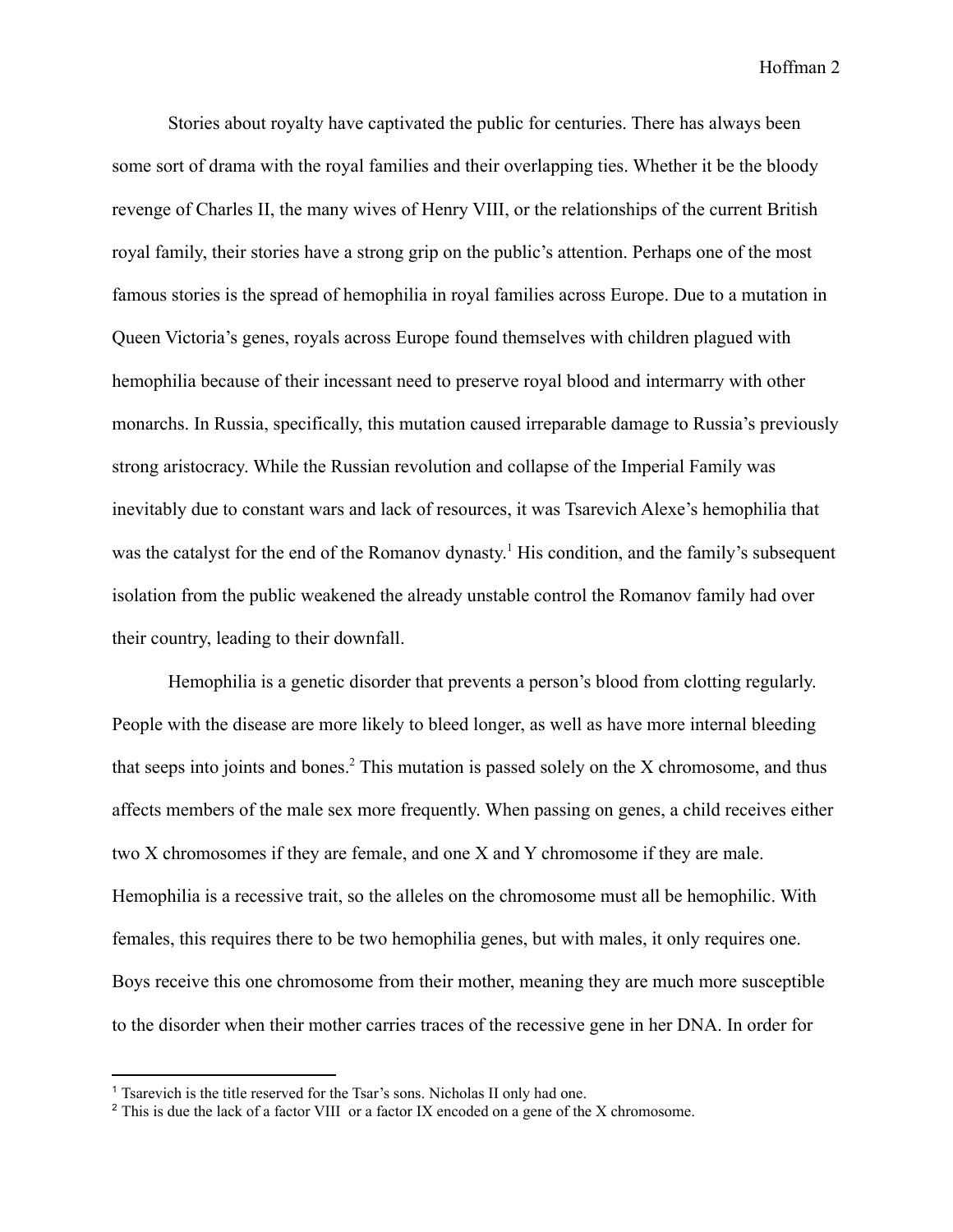this trait to be passed on, the mother must either be a carrier of the disease, or have the disease and live long enough to produce offspring.<sup>3</sup> In the present day, having hemophilia is not a death sentence. Nowadays, doctors can easily identify symptoms when a baby is born and help administer treatment. However, back when the disorder was first discovered during the 19th century, there was no readily available treatment for the disease.<sup>4</sup> Those who developed the disease had no hope of living very long, often dying young, due to internal bleeding. This was the fate of Queen Victoria's grandson and many of her other relatives.<sup>5</sup> Queen Victoria of England had some sort of mutation in her genetic code, causing her to pass on the mutation to her son Leopold, who was hemophilic.<sup>6</sup> From there, the family continued to grow, with Victoria having forty-two grandchildren spread amongst the many royal families across Europe.<sup>7</sup> While it is unknown if Victoria knew the disease was hemophilia, it is known that the disease was regarded as a challenge for the family.<sup>8</sup> Upon finding out about Alexei's bleeding problem, the Tsarina is recorded as saying "if only you knew how fervently I have prayed for God to protect my son from our inherited curse."<sup>9</sup> From then on, Tsarevich Alexei's condition became a source of stress for the family, especially Alexandra.

In addition to the personal problems plaguing the Imperial family, Nicholas II was dealing with multiple external pressures. From the beginning of his rule, the Russian public was not content with his decisions, claiming that he was "well-intentioned but weak, immature, and

<sup>3</sup> See Appendix Figure A

<sup>4</sup> John Conrad Otto is credited with discovering hemophilia in 1803.

<sup>5</sup> Tsarina Alexandra had a brother, Frederick William, that died when he was a baby when he fell out of a 20 foot high window and died from the internal bleeding that it caused (McKusick, 91). The Tsarina was also a carrier of hemophilia and passed the mutation on to her son.

<sup>6</sup> See Appendix Figure B

<sup>7</sup> See Appendix Figure C

<sup>&</sup>lt;sup>8</sup> Queen Victoria was credited with writing in her journal: "Our poor family seems persecuted by this awful disease, the worst I know" (McKusick, 88).

<sup>&</sup>lt;sup>9</sup> Brown, Amy, "The Royal Disease and The Royal Collapse: Political Effects of Hemophilia in the Royal Houses of Europe" (Honor Scholar Senior Project, DePauw University, 2017), 36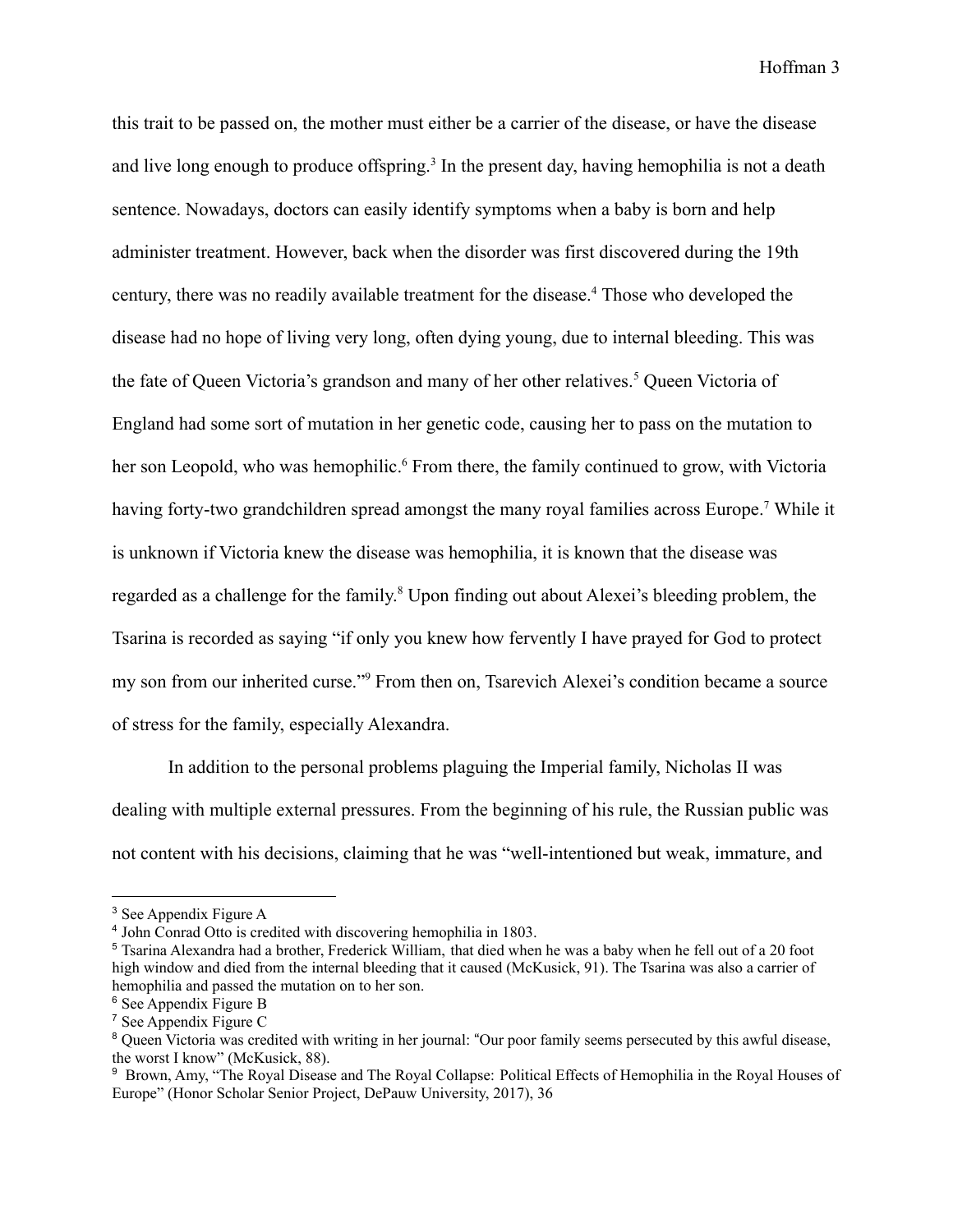politically inexperienced" and that he was underprepared to lead a country after the death of his father.<sup>10</sup> It did not help that his bride was from a German family.<sup>11</sup> From there, he continued to disappoint the public, often refusing to listen to anyone's advice because he "ha[d] a firm, an absolute, conviction that the destiny of Russia—that [of his] own fate and that of [his] family—is in the hands of God, who" appointed him to the position.<sup>12</sup> He led the country through multiple wars, losing millions of subjects in the process.<sup>13</sup> With so many men dead from war, the workforce collapsed, along with the transportation and food distribution systems.<sup>14</sup> He was paranoid about losing power over the country, refusing to cooperate with the Duma or listen to the people when they shared their discontent with his rule.<sup>15</sup> However, this became a self-fulfilling prophecy, with Nicholas II losing his power due to the Duma, along with the support of the army that turned against the Tsar, forcing him to abdicate the throne. Multiple reasons contributed to the Tsar's forced abdication and eventual murder, but perhaps the catalyst for many of his poor decisions and subsequent failure to protect his reputation was his son's hemophilia.

With Alexei vulnerable to accident, the Romanov family decided to withdraw from public life to keep the illness a secret, causing an even larger dip in their public approval. The family was already quite private, Alexandra insisting that they cut down on the number of guards at the palace before Alexei was even born.<sup>16</sup> With the development of Alexei's hemophilia, they

<sup>10</sup> Ibid, 38.

<sup>&</sup>lt;sup>11</sup> Due to Russia and their hostility for their German neighbors, the fact that their new Tsarina was German was not met with positive reactions from the public. These feelings soured even more with the start of WWI and the countries being enemies.

<sup>12</sup> Massie, Robert K., "The Wrong Man for the Time," Newsweek 132, no. 3 (July 1998): 34, ProQuest One Literature 214308774.

<sup>&</sup>lt;sup>13</sup> From World War I alone, Russia saw "over 1.8 million military, and about 1.5 million civilian deaths" (Blakemore)

<sup>14</sup> Massie, "Wrong Man," 34.

<sup>16</sup> Bokhanov, Alexander et al, *The Romanovs: Love, Power & Tragedy*, trans. Lyudmila Xenofontova. (London: Leppi, 1993), 117. <sup>15</sup> "The first representative body of legislative power was created in the Russian Empire in 1905 as result of the revolution" (the State Duma). This legislative body had some power, but was still under the power of the Tsar.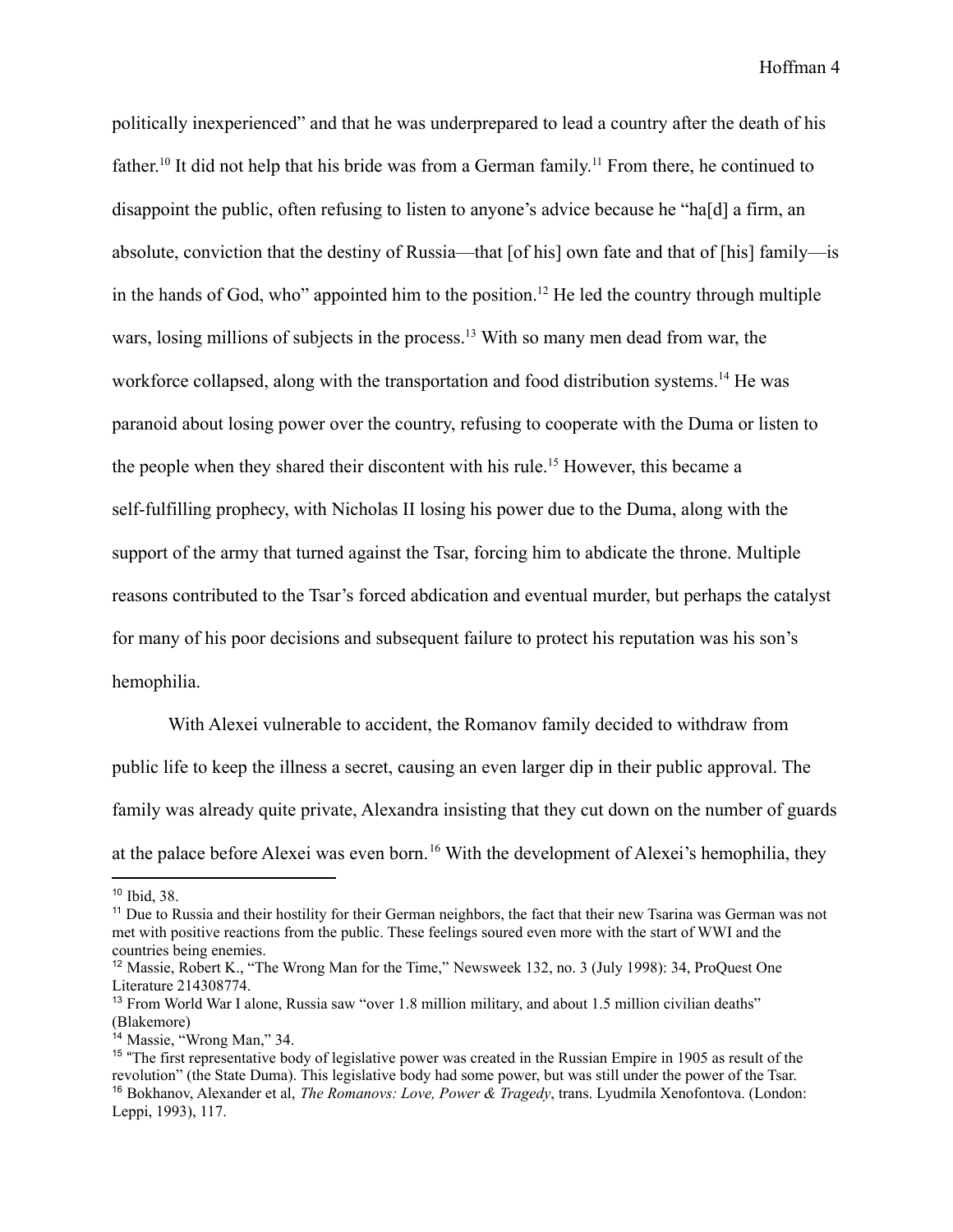decided to only tell immediate family members about the disease to protect themselves from social backlash.<sup>17</sup> As a country, Russia had very close ties to Christianity. The deeply religious Russian orthodoxy believed the Tsar and Tsarina to be akin to Gods. They were considered "exalted persons" with their love seen as one of the purest forms of Earthly devotion.<sup>18</sup> In Russia, only God held a higher position than the Tsar. Nicholas II was considered both the Tsar and the head of the Russian Church. To the people, they were God's chosen rulers and, by extension, modeled after God, therefore, perfect. Any malady or defect would be a clear manifestation of God's disappointment of that person's morality. If word spread that the crown prince was dealing with an incurable disease, there would be intense judgment from the public, who would then consider the family unholy and call for their removal. Grand Duke Alexander Mikahailovich supports this, writing "Although it was no one's fault, the Russian people regarded any defect as divine judgment for some sin. So the affliction of the future Tsar and supreme priest was concealed from all except the immediate family."<sup>19</sup> The knowledge of the Tsarevich's condition would ruin the family's reputation even further, so the family, especially the Tsarina, decided to keep all matters of Alexei's health a secret. Scholar Robert K Massie argues that this "made the family vulnerable to every vicious rumor. It undermined the nation's respect for the Empress and, through her, for the Tsar and the throne. Because the condition of the Tsarevich was never revealed, Russians never understood the power which Rasputin held over the Empress."<sup>20</sup> While it was already unbecoming to discuss the health of the Imperial family, when Alexei's condition was discovered, the precedent was expanded.<sup>21</sup> The family locked down the information only trusting the immediate family and a select few friends with the information. The family chose to

<sup>17</sup> Bokhanov, *The Romanovs*, 212.

<sup>18</sup> Ibid, 106.

<sup>19</sup> Brown, Amy, "Royal Disease and Royal Collapse," 37.

<sup>20</sup> Massie, Robert K, *Nicholas and Alexandra* (New York: Dell Publishing, 1967), 163.

 $21$  Ibid.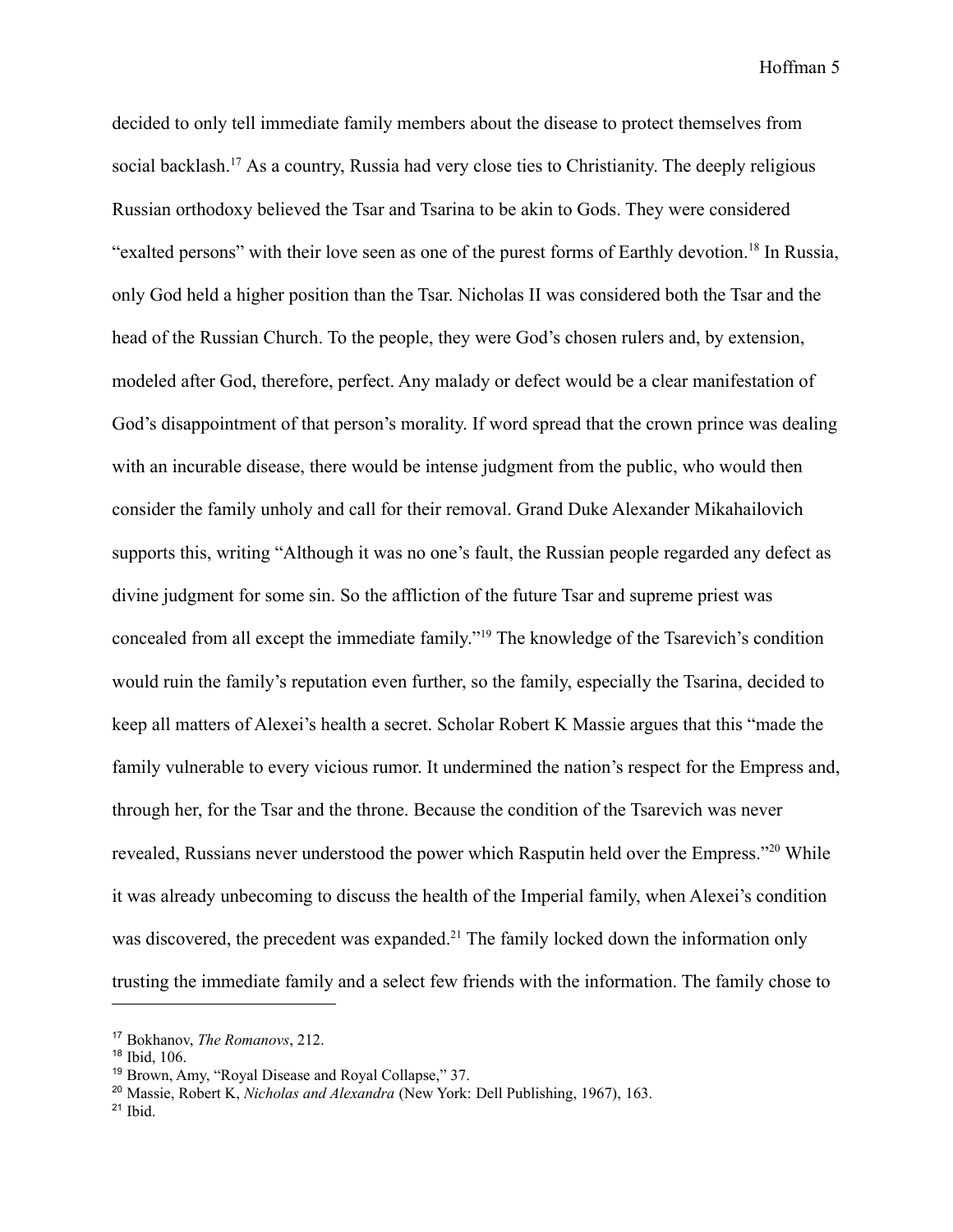lie to everyone else, even those who worked closely with the family, like Alexei's French tutor, Pierre Gilliard.<sup>22</sup> Gilliard was later told of Alexei's disease after seven years of employment with the family, however, he noticed a certain anxiety in the Tsarina's gaze when looking at her child even before he understood "the meaning of it."<sup>23</sup> Rumors of illness still surrounded the Tsarevich despite the family's attempts to hide the disease from the public. Multiple excuses were given whenever Alexei missed the few public events the family still attended, although no one really believed them. Despite the Tsar and Tsarina's best efforts, those at court were suspicious of the Tsarevich's condition.<sup>24</sup> With the rumors, the Romanovs became desperate to keep their son's illness a secret; they hid him from public life, keeping their distance from the court. Their already private lifestyle became even more isolated, especially Alexandra's. Due to her own health complications with giving birth to Alexei, she became even more removed from society, choosing to focus more on her children in private.<sup>25</sup> This decision strained the already fraught relationship the Tsarina had with the public. Their disdain for her, stemming from their hatred of her German ancestry, grew even stronger when she disappeared from court life with no explanation. Those at court assumed that her isolation was due to "distaste for Russia and its people."<sup>26</sup> The royal couple distancing themselves from people caused the public to become convinced that their royalty hated them and their country. Rumors would spread that the Tsarina was a German spy who would support Germany once one of Alix's relatives declared war on the country. After the 1905 protest, called "Bloody Sunday," around one hundred protestors were murdered by the Tsar's police. Multiple protests occurred before that with people carrying signs

<sup>22</sup> Bokhanov, *The Romanovs,* 212.

<sup>23</sup> Ibid.

<sup>24</sup> Massie, *Nicholas and Alexandra*, 163.

 $25$  Ibid.

 $26$  Ibid.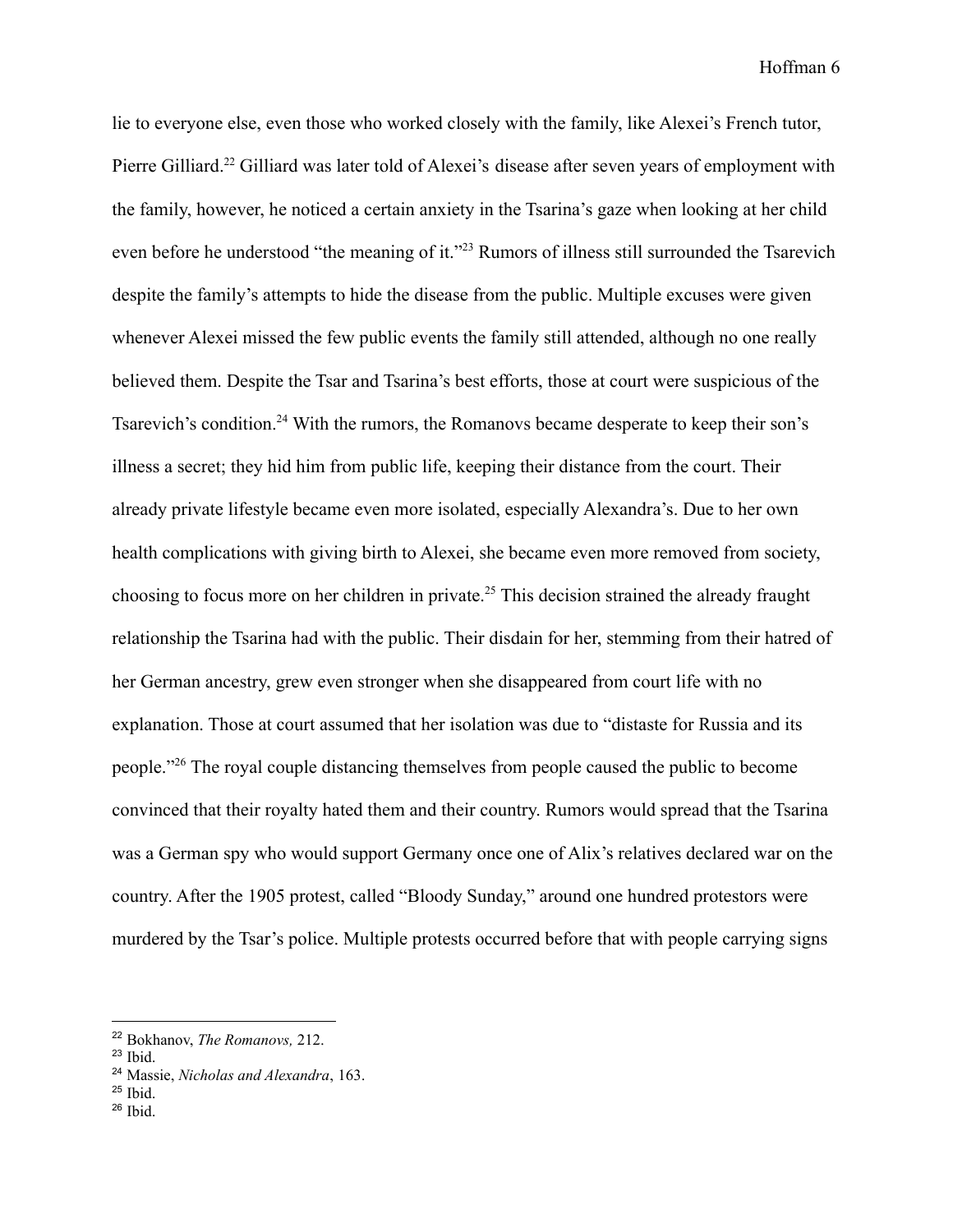saying "Down with the war" and "Down with the German Woman [the Tsarina]."<sup>27</sup> The lack of tact with which the Imperial family dealt with the economic crisis and food shortage only strengthened the hatred of the monarchy. With the Tsar and Tsarina's reputations being impacted by their inability to rule the country during a time of crisis, their withdrawal from public life did little to protect them from social scandal. If anything, their withdrawal caused a longer, more drawn-out death of their reputations, rather than the swift death that could have occurred if Alexei's condition was made public. Left with little to no respect from their public, the Romanovs' decision to distance themselves from court fostered an environment for revolution. Their son was the most important part of their lives, causing them to seek out solutions to his disease that caused more issues dueing their reign.

Seemingly unconcerned with their reputations when the fate of their son and only heir was at stake, the Romanovs turned to the notorious mystic, Grigoriy Rasputin. Rasputin and the rumors that he brought with him, only served to sour the Romanovs' reputation even further. His past was suspicious to those at court, as well as the public. He was an illiterate Siberian peasant with a wife and three kids before he left Siberia and became a monk. Previously, he drank excessively, was known for fighting, and was caught stealing. After a visit to a monastery, he changed his ways, choosing instead to devote his life to the religious path. His methods included rigorous prayer and fasting, as well as going on many pilgrimages, and developed a small cult due to his mystic reputation.<sup>28</sup> It was this association with the occult that led to Grand Duke Peter and his wife introducing him to the Romanovs.<sup>29</sup> Desperate to find some sort of solution to heal their son, they developed a close relationship with the Siberian monk, who appeared to heal the

<sup>28</sup> Bokhanov, *The Romanovs*, 230-233. <sup>27</sup> Jebson, Hugh, "Russia, 1914-17: Part 1 the Road to Revolution," *Hindsight* 19, no. 1 (September 2008): 22, https://go-gale-com.proxy.lib.pdx.edu/ps/i.do?p=GPS&u=s1185784&id=GALE|A185428543&v=2.1&it=r.

<sup>29</sup> Brown, Amy, "Royal Disease and Royal Collapse," 36.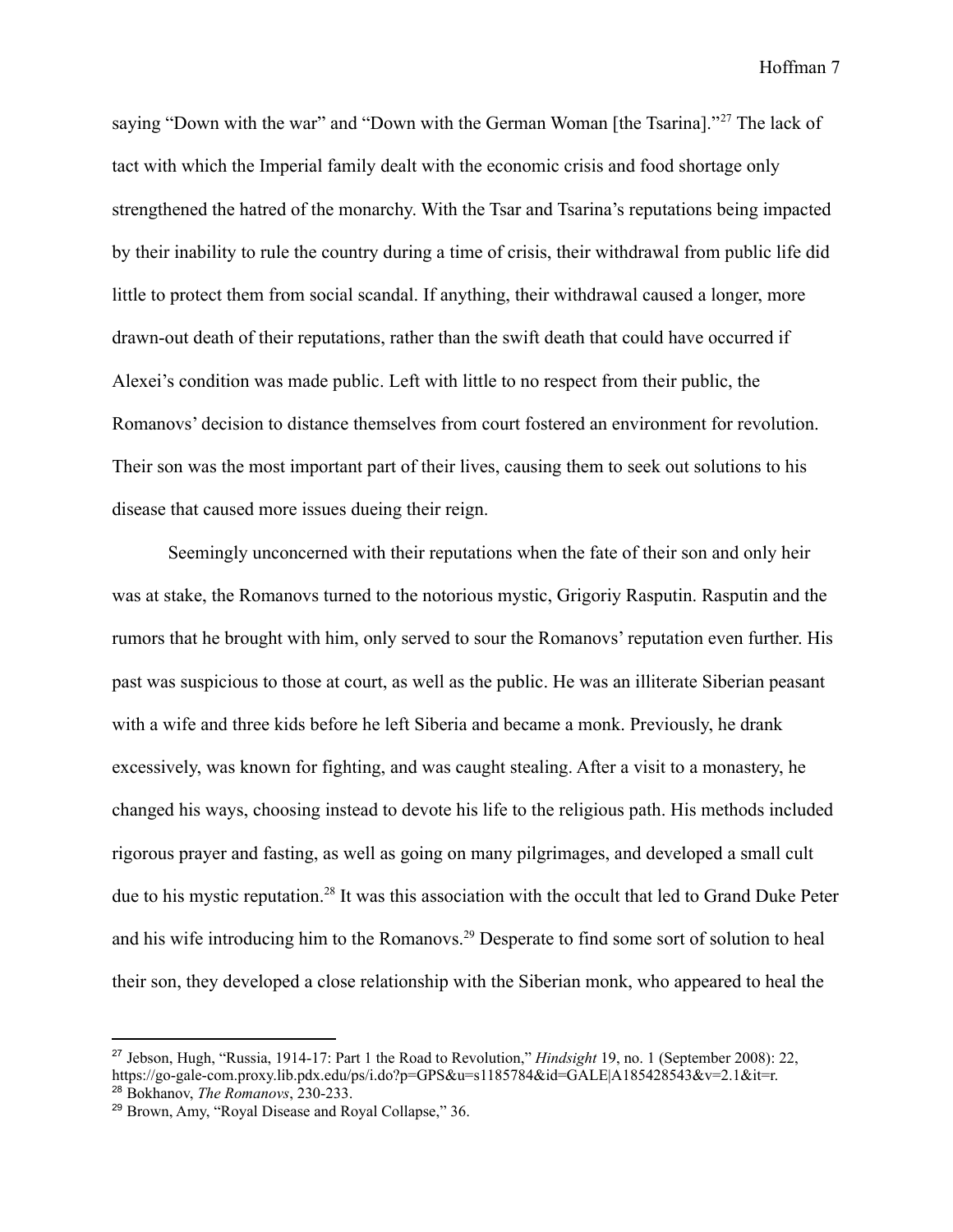Tsarevich with his prayers.<sup>30</sup> "The doctors tried every known remedy, but the hemorrhage grew steadily worse and death was expected at any moment. The distracted Tsarina had Rasputin recalled to his bedside. Over the blood-soaked bandages Rasputin made the sign of the cross, mumbled some incantations, laid his hand upon the still, white face, and the bleeding stopped."<sup>31</sup> The entire family seemed charmed by him, with Nicholas II claiming that even just talking with Grigoriy "restored [the] balance" of his soul.<sup>32</sup> However, it was the Tsarina that had the closest relationship with Rasputin. His presence was calming for her as she wholeheartedly believed that as long as Rasputin was around, her son would live. "Gradually, Alexandra became convinced that the *starets*<sup>33</sup> was a personal emissary from God."<sup>34</sup> He offered tremendous comfort for the family, but those present at court were skeptical. The Tsarina's deep admiration for Rasputin was seen as inappropriate. There were rumors about a supposed love affair and whispers of accounts of Rasputin engaging in other such relations with other high women at the court. A majority of Rasputin's followers were women who had been rejected by society, which lent more evidence to the court's accusations that he was a sexual predator.<sup>35</sup> In addition to the scandalous rumors that shrouded him, his uncleanliness and off-putting appearance did little to convince the nobility that he was trustworthy.<sup>36</sup> In his account of Rasputin entering his restaurant, Joseph Vecci asserts,<sup>37</sup>

<sup>&</sup>lt;sup>30</sup> "It is strongly suspected that a decrease in emotional stress has a beneficial effect on bleeding. As calm and a sense of well-being return to a patient, his capillary blood flow will decline and the strength of his vascular will increase" (Massie, 202). Rasputin's presence is assumed to calm Alexei and slow the bleeding due to a lower blood pressure.

<sup>31</sup> Walsh, Edmund, "The Fall of the Russian Empire: The Part Played by a Woman," *The Atlantic*, January 1928, https://www.theatlantic.com/magazine/archive/1928/01/the-fall-of-the-russian-empire-the-part-played-by-a-woman/ 303871/.

<sup>32</sup> Bokhanov, *The Romanovs*, 239.

<sup>&</sup>lt;sup>33</sup> A starets is "a spiritual adviser who is not necessarily a priest, who is recognized for his piety, and who is turned to by monks or laymen for spiritual guidance" (Merriam Webster).

<sup>34</sup> Massie, *Nicholas and Alexandra*, 200.

<sup>35</sup> Bokhanov, The Romanovs, 230-239.

<sup>36</sup> See Appendix Figure D

<sup>37</sup> Joseph Vecci was the owner of the restaurant *Astoria Hotel* in St. Petersburg. "He left a fascinating chronicle of his experiences in Petersburg and his encounters with the Royalty, Aristocrats and the fall of the Dynasty in his book *The Tavern is my Drum*, published in England in 1948" (Atchison).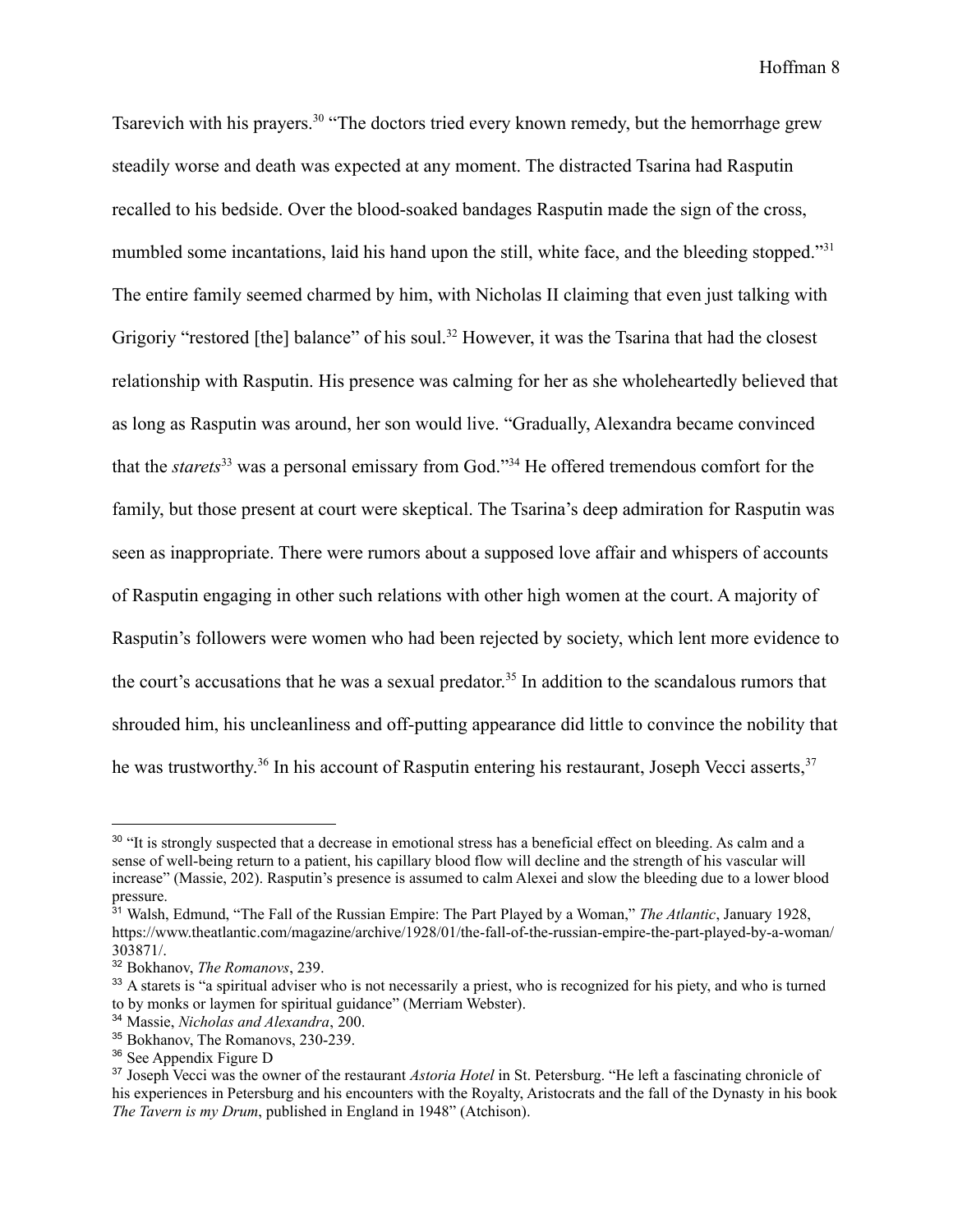"About his [Rasputin's] whole person there was something repellent, and this was not due solely to the general uncleanliness of his body and attire, but rather as if he exuded an aura of something evil and sordid."<sup>38</sup> He was a deeply strange man, and people were concerned about his relationship with the royal family. It was said that this relationship ruined the "halo of 'divine infallibility'" that surrounded the Romanovs.<sup>39</sup> Multiple attempts were made to convince the Tsar to denounce Rasputin and ""open His Majesty's eyes" to the type of man that Rasputin was.<sup>40</sup> The monk's critics gathered every single piece of information they heard about Rasputin, whether it was true or not. When they presented it to the Tsar, he did not believe them, and refused to denounce the monk, effectively sinking his popularity even more. Even his extended family doubted Rasputin's authenticity, with his own mother convinced that "Rasputin [was] a fraud."<sup>41</sup> Many government officials and aristocrats were also concerned by the suspicious amount of influence that Rasputin had in the government. While it is uncertain whether or not he had any real political power, there is evidence that Rasputin had some political power when Nicholas II entrusted Alexandra with political affairs in  $1915<sup>42</sup>$  With the Tsar away from the capital while the country was at war, Rasputin is thought to have used his influence over the Tsarina to remove ministers that were distrustful of him.<sup>43</sup> For example, minister Nicholay Borisovich Shcherbatov was removed from his position because of a disagreement with Rasputin. This possible rumor, coupled with people's suspicion of his morality and distaste for his presence around the royal family, was the final nail in the coffin for people's respect for their Tsar. After his constant dismissal of the people's demands for stability, in addition to multiple

<sup>38</sup> Moshein, Rob "Eyewitness Accounts - Eyewitness Report of Party for Rasputin by Vecchi," *Alexander Palace Time Machine*, accessed December 15, 2021.

https://www.alexanderpalace.org/palace/rasputin-restaurant-joseph-vecchi.php.

<sup>39</sup> Bokhanov, *The Romanovs*, 239.

 $40$  Ibid.

<sup>41</sup> Massie, *Nicholas and Alexandra*, 186.

<sup>42</sup> Massie, "Wrong Man," 34.

<sup>43</sup> Jebson, Hugh, "Russia, 1914-17: Part 1 the Road to Revolution,"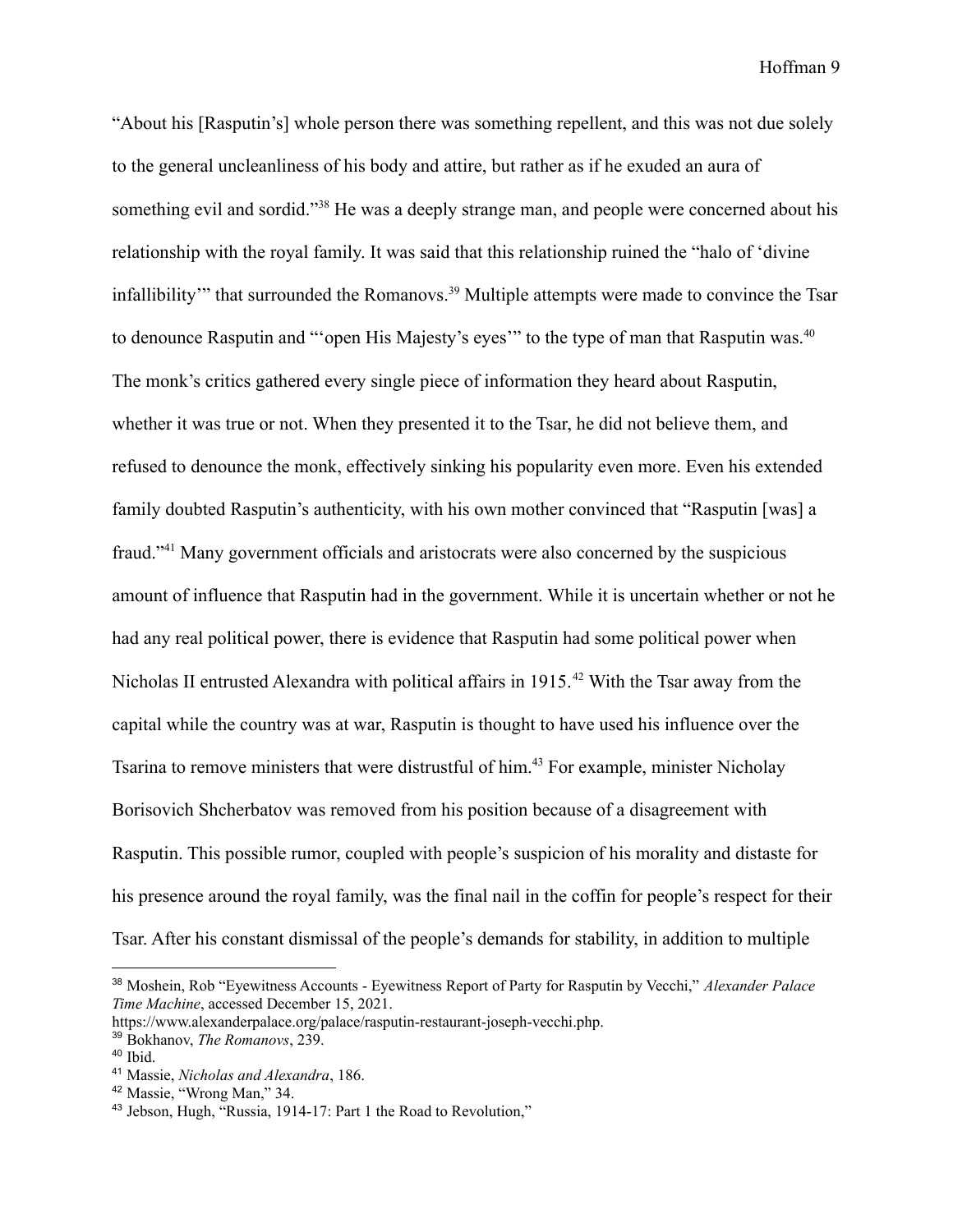military failures, his relationship with Rasputin only strengthened the growing feelings of revolution. While the Tsar was away at war, there were multiple insurrections and protests throughout Petrograd during 1915 and 1916: "In 1915, there were 146 political strikes with 132,384 strikers, and 157 economic strikes with 78,563 strikers in the city. In 1916, 330 political and 354 economic strikes, with 377,431 and 243,500 strikers, respectively, were recorded."<sup>44</sup> The political implications of Rasputin having too much influence encouraged those at court to take control of the situation. On December 30, 1916, Rasputin was murdered by Felix Felixovitch Yusupov, in a plot hatched by Grand Duke Dmitriy Pavlovitch and Vladimir Mitrofanovitch Purishkevich.<sup>45</sup> Rasputin's murder was the beginning of the end for the Tsar and his control over his country. After all, if he did not have the support of the nobility or the common people, how would he be able to enact policies?

Seventy-four days after Rasputin's murder, Nicholas II was forced to abdicate the throne. After years of discontent with his actions, the leaders of the Duma decided that it was finally time for the Tsar to face consequences for his actions. After a strike at the largest steel factory in Russia in February and a violent riot at Petrograd in March, it was clear that the Tsar had little to no support from the people. The country was falling apart, especially after resources were stretched thin following years of conflict. The council ordered him to vacate the throne and have Tsarevich Alexei take over, "with Grand Duke Mikhail Alexandrovitch acting as Regent." <sup>46</sup> Multiple nobles supported this abdication and Nicholas II accepted this as unavoidable. When working on abdication documents, the Tsar was informed of how Alexei would be forced to be

<sup>44</sup> Albert, Gleb J, "Labour Movements, Trade Unions and Strikes (Russian Empire)," in *International Encyclopedia of the First World War*, ed. Ute Daniel, Peter Gatrell, Oliver Janz, Heather Jones, Jennifer Keene, Alan Kramer, and Bill Nasson, Berlin: Freie Universität Berlin, Berlin, 2014. doi: 10.15463/ie1418.10458.

<sup>45</sup> Bokhanov, *The Romanovs*, 240.

<sup>46</sup> Bokhanov, *The Romanovs*, 283.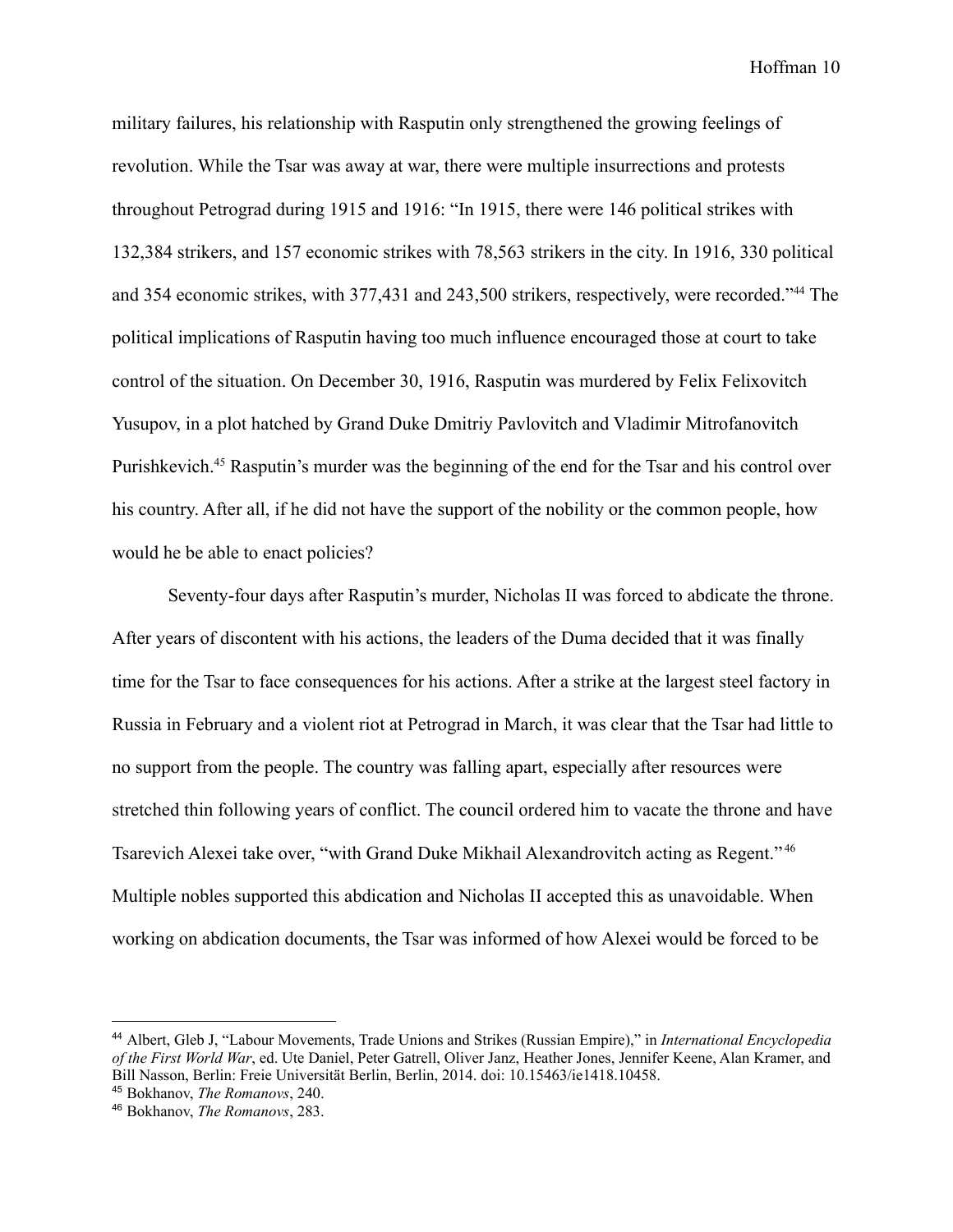separated from his parents if Nicholas II gave him the throne. Worried about his son and any accident that could cause his death, Nicholas gives the throne to his brother:

"'I have decided to renounce my throne. Until three o'clock today, I thought I would abdicate the throne in favor of my son, Alexis. But now I have changed my decision in favor of my brother Michael. I trust you will understand the feelings of a father."<sup>47</sup> With the abdication documents signed, the former Tsar and his family handed over control of the country to Mikhail Alexandrovitch. However, there were concerns about Mikhail assuming the throne. Mikhail Vladimirovich Rodzianko declared that Alexandrovitch's rule would be "absolutely inadmissible."<sup>48</sup> The next day, Mikhail Alexandrovitch renounced the throne, effectively ending the monarchy in Russia and the end of the Romanov dynasty.<sup>49</sup> While not a part of the official abdication proceedings, Tsarevich Alexei and his hemophilia facilitated the end to Russia's monarchy and the Romanov dynasty. If it were not for the boy's condition, Alexei would have assumed the throne and could have kept the dynasty going. However, his health continued to be a factor for his parents' political and personal decisions, which led to their exile and eventual murder by the Bolsheviks.

Even with Nicholas II's detailed journals and other accurate historical accounts of the era, much of the information surrounding the Romanovs and their relationships are shrouded in mystery. Specifically, information about Rasputin and his friendship with the Romanovs is hard to verify. Rasputin was a mystic, inspiring volumes of "cheap fiction and pulp writ[ing]."<sup>50</sup> It is hard for historians to verify how much influence Rasputin had over the royal family. Everyone who knew the monk or the Tsar had their own version of the story: Rasputin was either part of a

<sup>47</sup> Massie, *Nicholas and Alexandra*, 414.

<sup>48</sup> Bokhanov, *The Romanovs*, 285.

<sup>49</sup> Ibid

<sup>50</sup> Ibid, 230.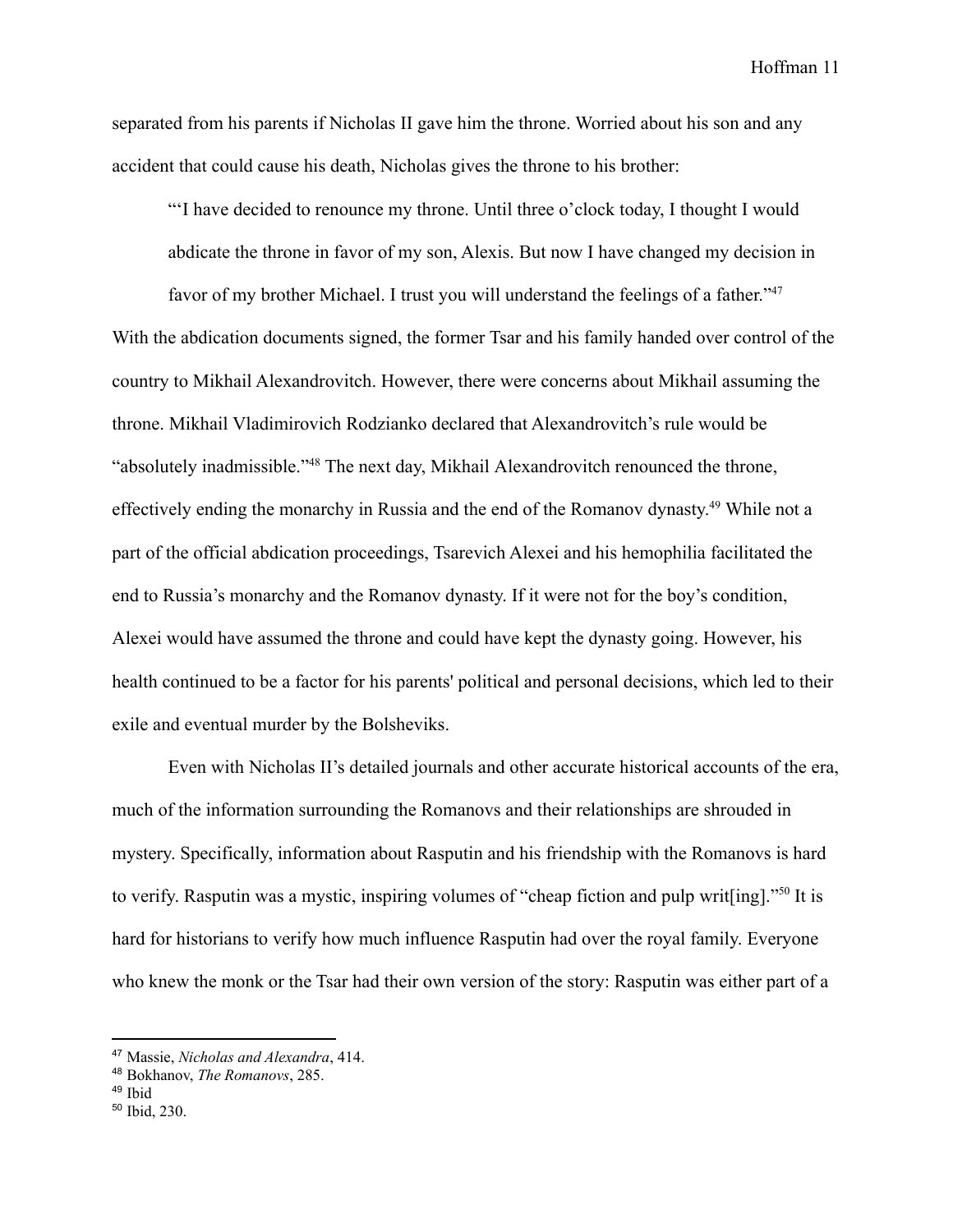plot to overthrow Russia, a trusted miracle worker and mentor, or a "'sexual maniac' who had seduced his malignant will the dissatisfied metropolitan matrons." <sup>51</sup> Rasputin and his actual influence on Russia's history has become melded together with the rumors that surrounded him. However, based on accounts from the Romanov family and others who witnessed Rasputin interact with Alexei, it is clear that at the very least, "a remarkably eerie coincidence had occurred" and that "enormous consequences would follow."<sup>52</sup> Some argue that Rasputin's influence on Russia and its government were slim to none. Sarah Newman cites World War I, inflation, revolution, and nationwide hunger as the direct causes of Nicholas' abdication. She argues that Alexandra and Rasputin could be subtracted from "the Russian scene [and], the downfall of the Romanov dynasty was still on the cards."<sup>53</sup> While Russia's revolution might have unfolded naturally, it is impossible to deny the effects of Alexei's hemophilia, and subsequently Rasputin, on the Tsar and Tsarina's reputation.

When researching this topic, it is important to recognize the lack of translations regarding primary sources. Many sources were written in entirely Russian, only occasionally translated into other languages. Tsar Nicholas's journal is only partially translated, and a difficult source to rely upon. There are many accounts of the Imperial family, but many of them were inaccessible due to a language barrier. Fortunately, hemophilia was not only a challenge for Russia, but monarchs from several European countries, like England, Spain and Prussia, also dealt with the threat of unclotted bleeding being passed on through their genes. As a consequence, there is a wide array of available information on Queen Victoria and the English branch of the family, where many significant points of information in this paper were drawn from. Of the information available, the

<sup>51</sup> Ibid, 230.

<sup>52</sup> Massie, *Nicholas and Alexandra*,188-189.

<sup>53</sup> Newman, Sarah, "Alexandra and Rasputin," *Historian* 108, (Winter 2010): 11-13, ProQuest Arts Premium Collection 857450073. 13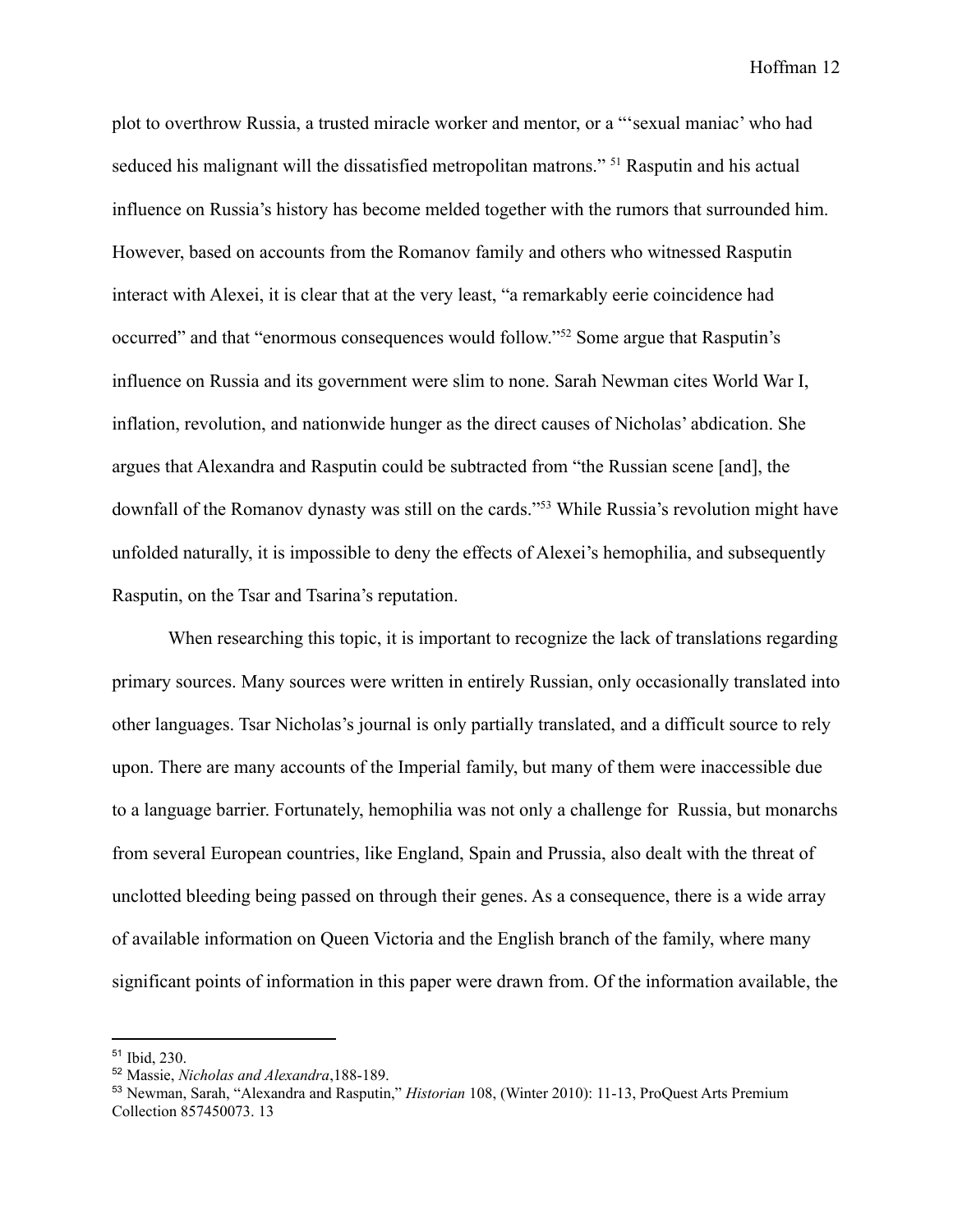Russian royals arguably experienced the most aggressive political effects out of all of the aforementioned countries, and so became the focus of this research.

Tsarevich Alexei, despite his short life, irreparably altered the course of Russia's government. Because of his illness, his health was a major factor in the family's decisions about their life. The threat of hemophilia prompted his parents to withdraw themselves from society and associate with an outcast, giving the public more fodder against them, as well as choosing to abdicate the throne because of Alexei's shortened life expectancy. While Tsarist rule had been critiqued before Nicholas II assumed the throne, it was his policies and behavior that caused the people of Russia to overthrow him. His reign caused the other classes to question how much power one person should have over the country, especially if he is destroying his country with war and an unstable government. However, Alexei's medical history catalyzed these serious societal consequences for the Romanovs, which worsened the already rebellious environment brewing in the nation, ultimately bringing the autocracy to an end, ushering in the Russian Soviet State.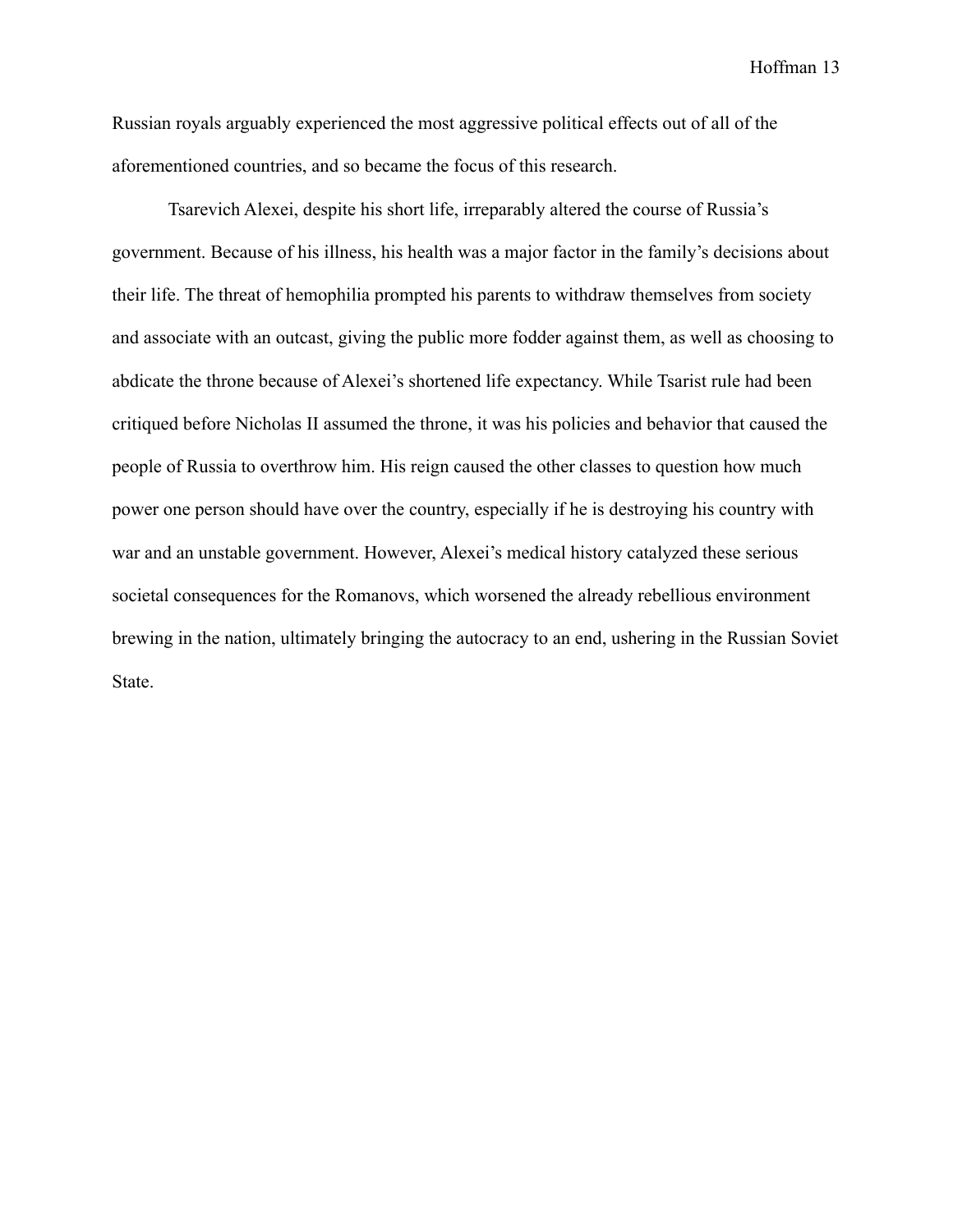### Appendix



Figure A. Examples of hemophilia inheritance patterns. (Chart featured in McKusick, Victor A. "The Royal Hemophilia." *Scientific American* 213, no. 2 (August 1965): 88-95. https://www.jstor.org/stable/24931974.)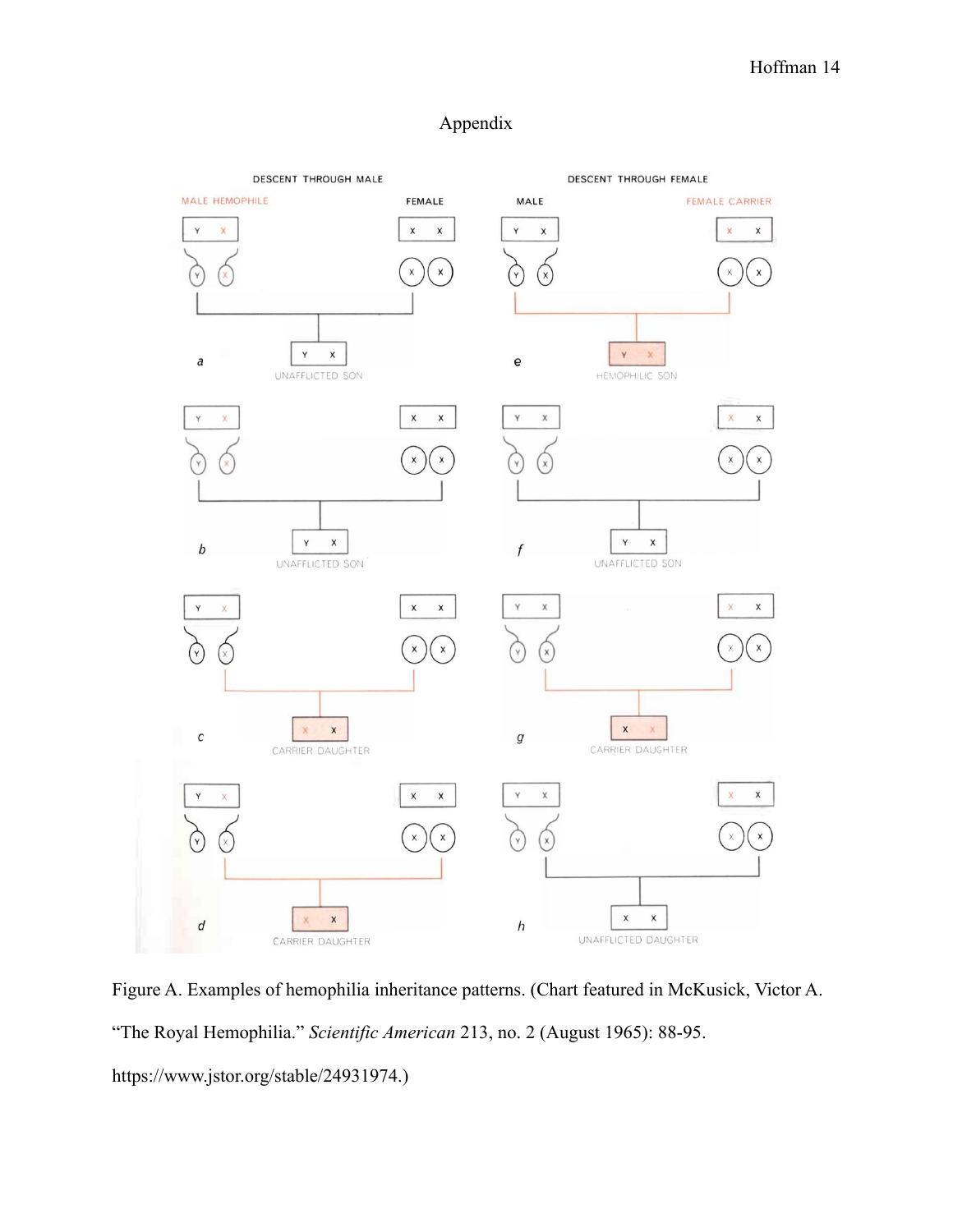

Figure B. Pedigree of Queen Victoria and her family tracking hemophilia. (Chart featured on *Chegg.com*. "Hemophilia Is An X-Linked Recessive Disorder Characterized By The Inability To Properly Form Blood Clots." *Chegg.com*. Accessed December 15, 2021. https://www.chegg.com/homework-help/questions-and-answers/hemophilia-x-linked-recessive-d

isorder-characterized-inability-properly-form-blood-clots-h-q46909257.)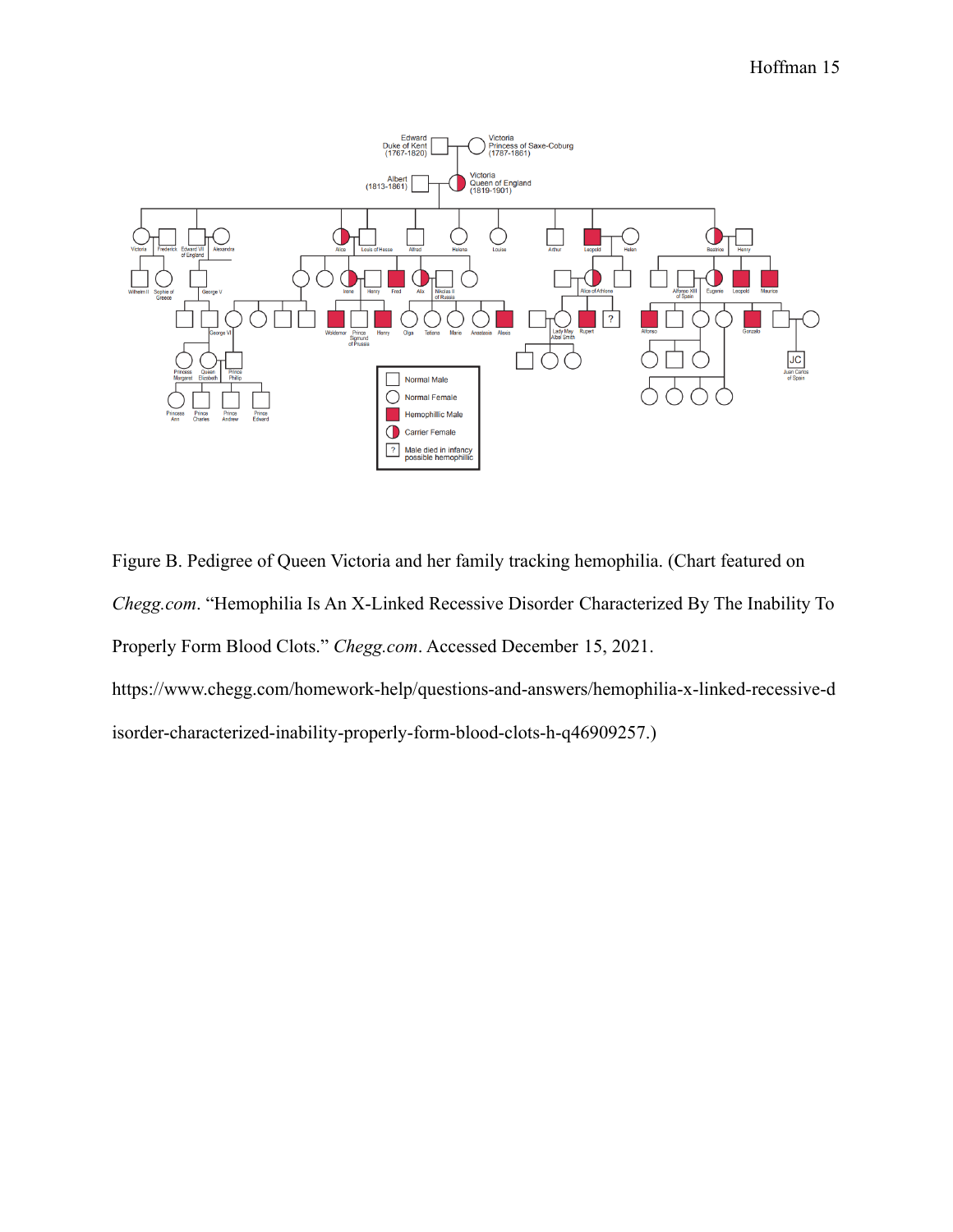

Figure C. A photograph of Queen Victoria and some of her descendants, including her children and grandchildren. (Featured in McKusick, Victor A. "The Royal Hemophilia." *Scientific American* 213, no. 2 (August 1965): 88-95. https://www.jstor.org/stable/24931974.)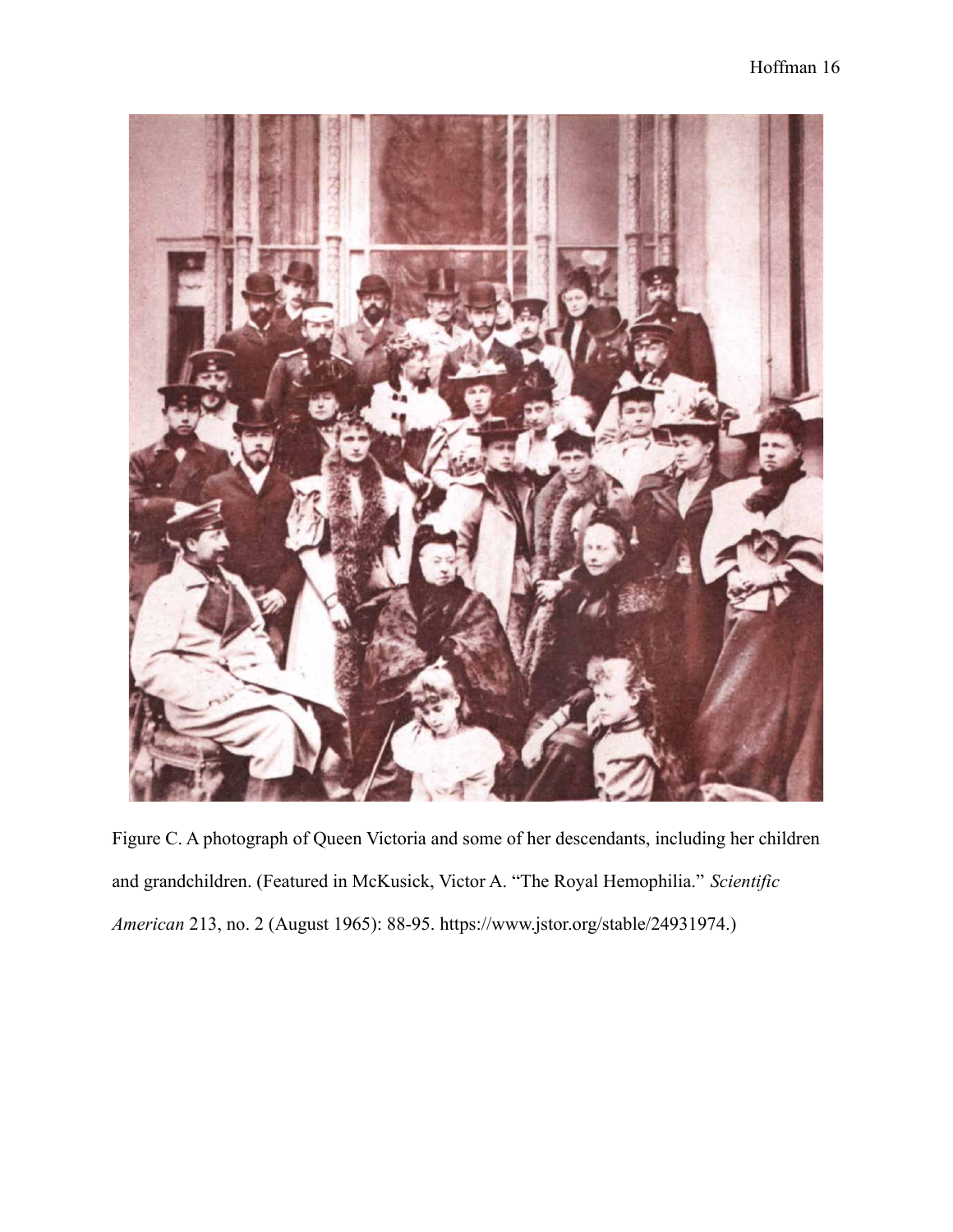Figure D. Photograph of Russian *starets* Grigoriy Yefimovich Rasputin in 1905. (Featured in Barshad, Amos. "My Grandma, Rasputin." *New York Times.* April 27, 2019. https://www.nytimes.com/2019/04/27/opinion/sunday/my-grandma-rasputin.html.)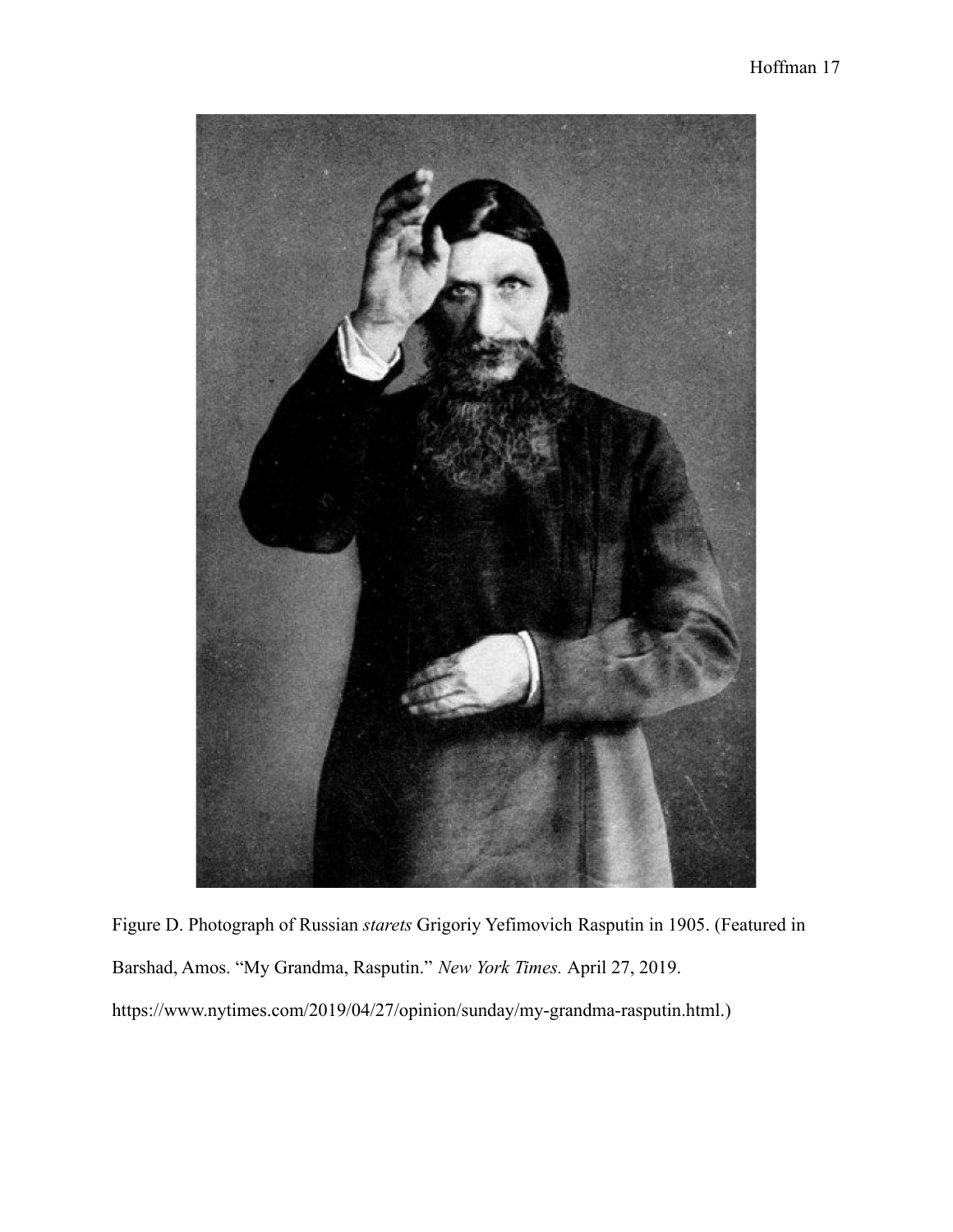#### Bibliography

Albert, Gleb J. "Labour Movements, Trade Unions and Strikes (Russian Empire)." In *International Encyclopedia of the First World War*. ed. Ute Daniel, Peter Gatrell, Oliver Janz, Heather Jones, Jennifer Keene, Alan Kramer, and Bill Nasson. Berlin: Freie Universität Berlin, Berlin, 2014. doi: 10.15463/ie1418.10458.

Barshad, Amos. "My Grandma, Rasputin." *New York Times*. April 27, 2019. https://www.nytimes.com/2019/04/27/opinion/sunday/my-grandma-rasputin.html.

Brown, Amy. "The Royal Disease and The Royal Collapse: Political Effects of Hemophilia in the Royal Houses of Europe." Honor Scholar Senior Project, DePauw University, 2017.

Brown, Bryan. "The Last Czar Nicholas II: the Heir of Russia's Once Powerful Romanov Dynasty Fell Victim to Bad Decisions, Bad Luck, and the Tide of History." *Junior Scholastic* 107, no. 14 (March 2005): 14-15. https://web-s-ebscohost-com.proxy.lib.pdx.edu/ehost/detail/detail?vid=0&sid=1c11fab4-f 0e2-4f5b-a805-db8261aee1b5%40redis&bdata=JkF1dGhUeXBlPWlwLHVybCx1aWQm

c2l0ZT1laG9zdC1saXZl.

- Blakemore, Erin. "Why Czar Nicholas II and the Romanovs Were Murdered." *HISTORY*. March 29, 2019. https://www.history.com/news/romanov-family-murder-execution-reasons.
- Bokhanov, Alexander et al. *The Romanovs: Love, Power & Tragedy.* Translated by Lyudmila Xenofontova. London: Leppi, 1993.

"Did Quackery Change History?" *NCAHF Newsletter* 14, no. 5 (October 1991): 2. https://go-gale-com.proxy.lib.pdx.edu/ps/i.do?p=AONE&u=s1185784&id=GALE%7CA 11454599&v=2.1&it=r.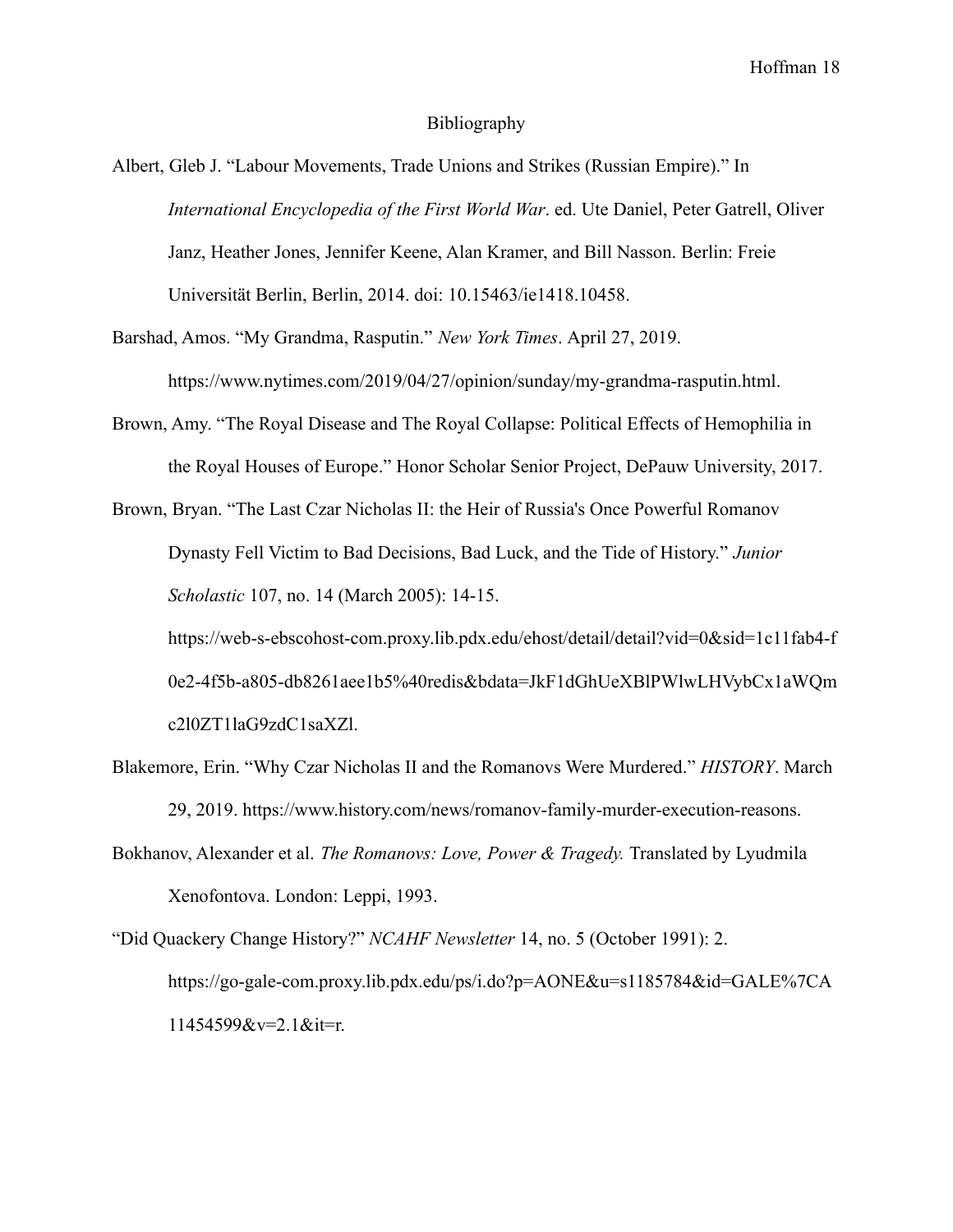- The Federal Assembly of the Russian Federation. "History of the State Duma." *The State Duma.* Accessed December 10, 2021. http://duma.gov.ru/en/duma/about/history/information/.
- "Hemophilia Is An X-Linked Recessive Disorder Characterized By The Inability To Properly Form Blood Clots." *Chegg.com*. Accessed December 15, 2021. https://www.chegg.com/homework-help/questions-and-answers/hemophilia-x-linked-rece

ssive-disorder-characterized-inability-properly-form-blood-clots-h-q46909257.

Hillstrom, Kevin. *World War I and the Age of Modern Warfare*.Detroit: Omnigraphics, 2013; ProQuest Ebook Central.

https://ebookcentral-proquest-com.proxy.lib.pdx.edu/lib/psu/detail.action?docID=338406 7.

- History.com Editors. "Bloody Sunday Massacre in Russia." *HISTORY.* January 20, 2021. https://www.history.com/this-day-in-history/bloody-sunday-massacre-in-russia.
- Jebson, Hugh. "Russia, 1914-17: Part 1 the Road to Revolution." *Hindsight* 19, no. 1 (September 2008): 22. https://go-gale-com.proxy.lib.pdx.edu/ps/i.do?p=GPS&u=s1185784&id=GALE|A185428 543&v=2.1&it=r.
- McKusick, Victor A. "The Royal Hemophilia." *Scientific American* 213, no. 2 (August 1965): 88-95. https://www.jstor.org/stable/24931974.

Massie, Robert K. *Nicholas and Alexandra.* New York: Dell Publishing, 1967.

Massie, Robert K. "The Wrong Man for the Time." *Newsweek* 132, no. 3 (July 1998): 34. ProQuest One Literature 214308774.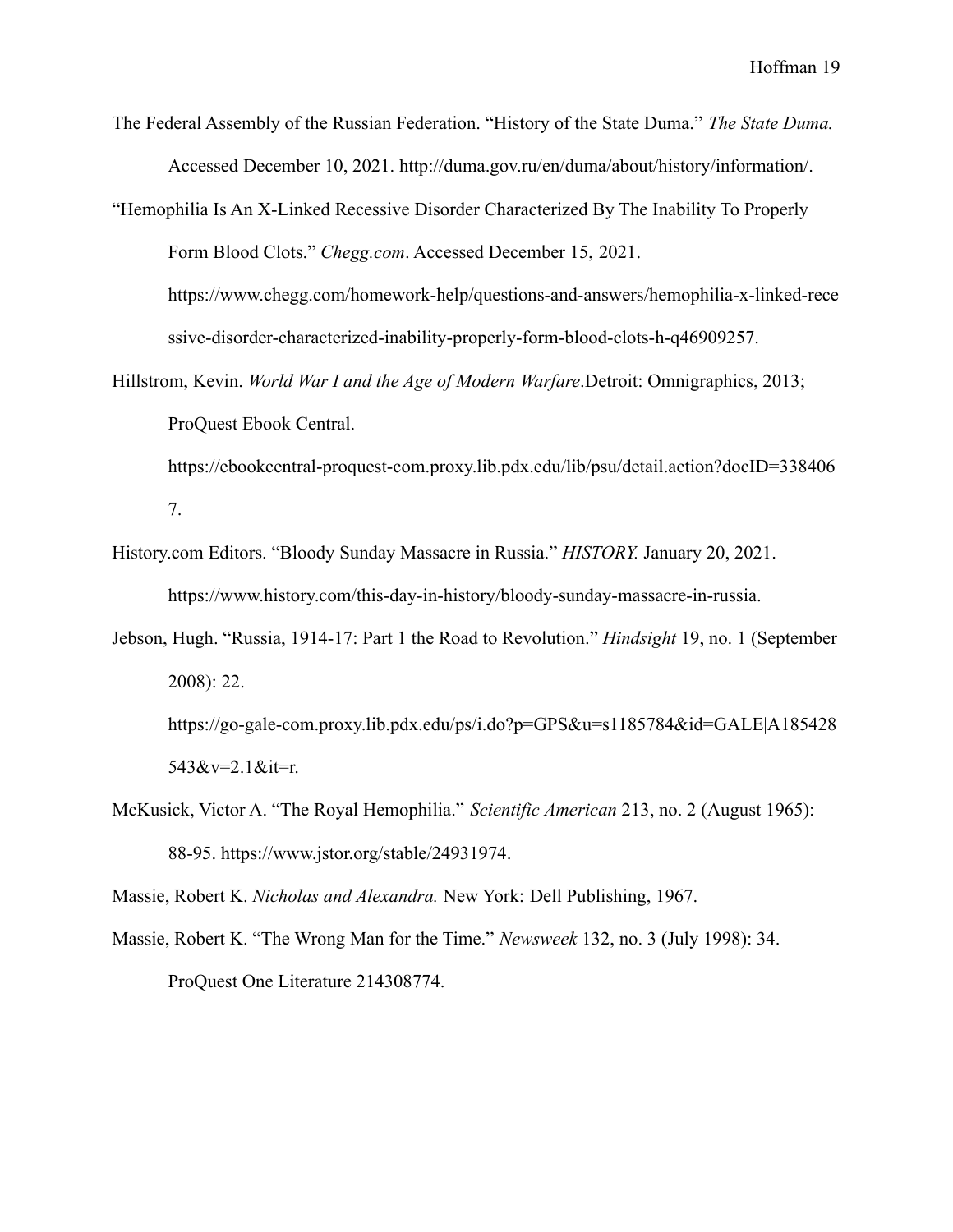Moshein, Rob. "Eyewitness Accounts - Eyewitness Report of Party for Rasputin by Vecchi." *Alexander Palace Time Machine*. Accessed December 15, 2021.

https://www.alexanderpalace.org/palace/rasputin-restaurant-joseph-vecchi.php.

National Hemophilia Foundation. "Hemophilia A." *National Hemophilia Foundation for All Bleeding Disorders.* Accessed December 10, 2021.

https://www.hemophilia.org/bleeding-disorders-a-z/types/hemophilia-a.

- Newman, Sarah. "Alexandra and Rasputin." *Historian* 108, (Winter 2010): 11-13. ProQuest Arts Premium Collection 857450073.
- Pryce-Jones, David. "The Last Tsar: The Life and Death of Nicholas II." *National Review* 44, no. 21 (November 1992): 58. https://go-gale-com.proxy.lib.pdx.edu/ps/i.do?p=AONE&u=s1185784&id=GALE|A1293 3133&v=2.1&it=r.
- Robbins, Robert J. "Genetics and History: How a Single Gene Mutation Affected the Entire World." *The Electronic Scholarly Publishing Project.* December 15, 2021. http://www.esp.org/essays/alexis/.
- Stevens, Richard. "The History of Haemophilia in the Royal Families of Europe." *British Journal of Haematology* 105, no. 1 (1999): 25-32.

https://onlinelibrary.wiley.com/doi/pdfdirect/10.1111/j.1365-2141.1999.01327.x.

Walsh, Edmund. "The Fall of the Russian Empire: The Part Played by a Woman." *The Atlantic,* January 1928,

https://www.theatlantic.com/magazine/archive/1928/01/the-fall-of-the-russian-empire-the -part-played-by-a-woman/303871/.